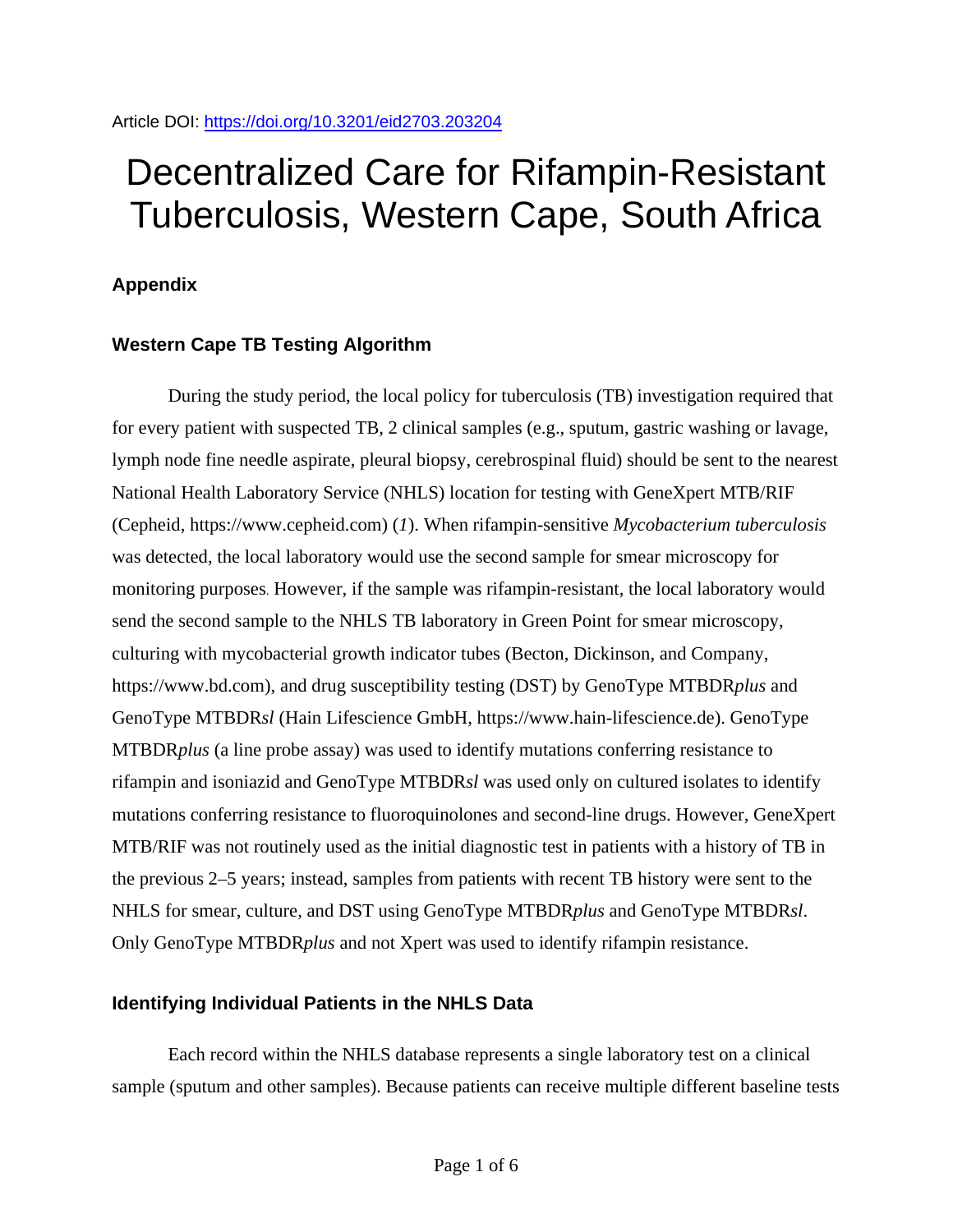to identify TB and rifampin-resistant TB (RR TB) and are monitored at regular, ideally monthly, intervals during treatment (through submission of samples for smear microscopy and culturing), each patient can be associated with multiple records in the NHLS database. The NHLS database does not include a unique patient identifier; therefore, we used a patient matching algorithm to link all test results belonging to an individual patient.

We applied a method that we had previously developed and tested for the NHLS HIV database (*2*; J. Bor, unpub. data, https://www.biorxiv.org/content/10.1101/450304v1). Our method uses the first name, last name, birthdate, sex, and facility recorded for each sample in the NHLS database and applies probabilities that similar inputs are actually the same person. We combined the Fellegi-Sunter method of probabilistic record linkage with graph(network)-based concepts to assess the possibility that results belonged to unique patients. The Fellegi-Sunter approach assigns scores for pairwise comparisons of laboratory results across the identifying characteristics vector, with greater weight assigned to matches on rarer response options, such as rare names, that are unlikely to occur by chance. The Jaro-Winkler string comparison function assesses name similarity and was integrated into the Fellegi-Sunter approach.

Because probabilistic linkage can lead to overmatching in large datasets, graph concepts guide the linkage, improving accuracy and the scalability of the approach to the NHLS database. In the graphical approach, each set of identifiable information is a node and the edges connecting these nodes are assigned weights according to the similarity scores transformed to a 0–1 scale. We defined a threshold of similarity to identify which samples belong the same patient. To choose a threshold, we used a manually matched subset of patients to calculate the sensitivity (the proportion of true matches in the manually matched set that are identified as matches by the algorithm's ID) and positive predictive value (the proportion of matches identified by the algorithm's ID that are true matches based on the manually matched set) at each threshold (Appendix Figure).

For our dataset, we chose a threshold of 0.8 because this threshold resulted in the highest proportion of correct results on manual matching and also optimized the positive predictive value and sensitivity (Appendix Figure 1). We carried out sensitivity analyses across multiple thresholds comparing case counts, hospitalization percentages, movement percentages, and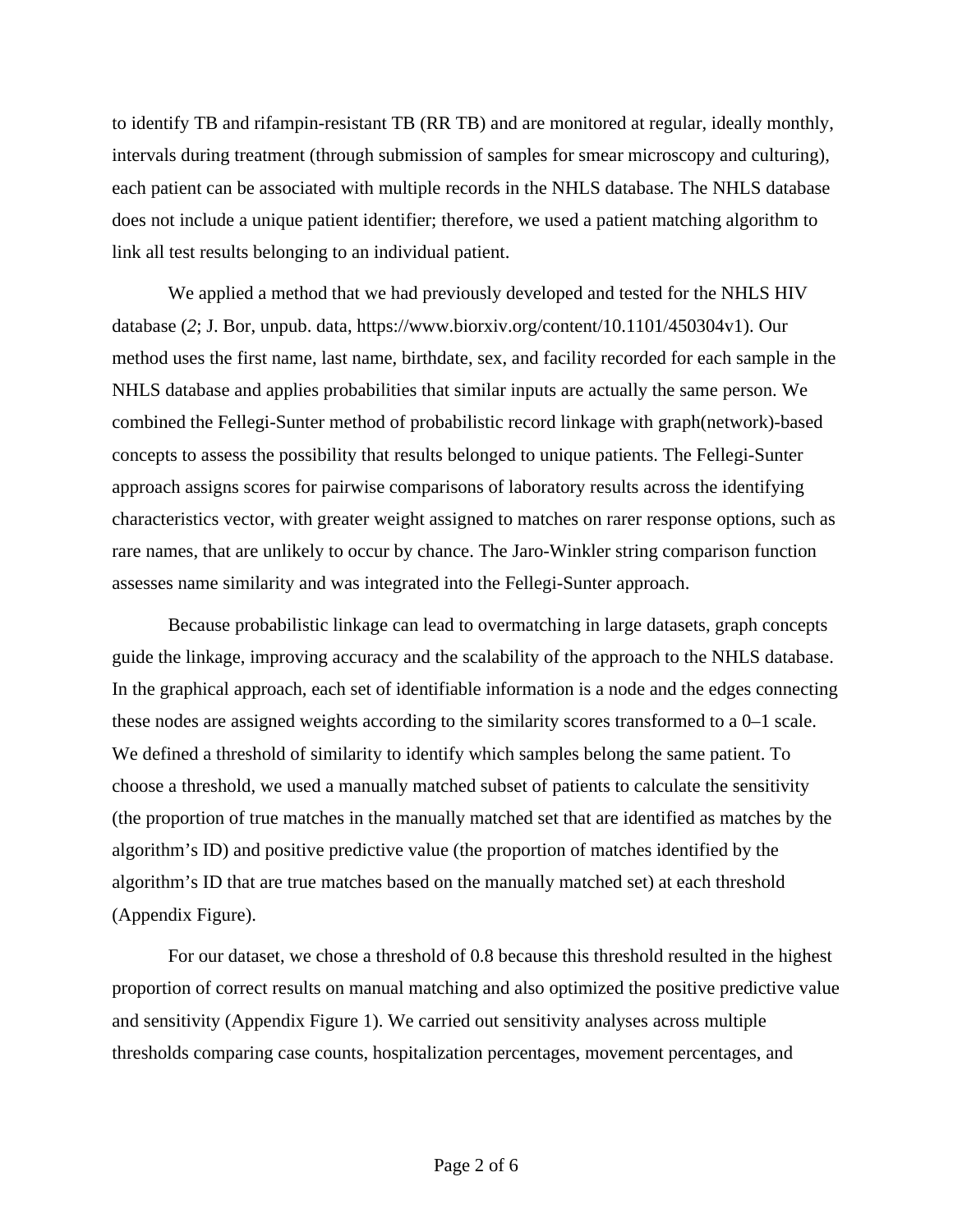trends in hospitalization and movement over time. We found no substantive change in our results (Appendix Table 4).

#### **Definition of Dates**

We defined the taken date of a sample as the date it was obtained from a person in a health facility and the registered date as the date the sample was received in the laboratory. If the taken date was not available (as in 1% of samples), or was >60 days before the registered date (as in 0.05% of samples), we imputed the taken date from the registered date by subtracting one day as this was the median difference between those dates for samples that had both. The taken date of the first RR TB–positive sample from each person was considered the date of the initial RR TB sample and the date of RR TB diagnosis.

#### **References**

1. National Department of Health. National tuberculosis management guidelines 2014. Pretoria, South Africa: Fishwicks PTA; 2014. p. 28.

2. Fox MP, Bor J, Brennan AT, MacLeod WB, Maskew M, Stevens WS, et al. Estimating retention in HIV care accounting for patient transfers: a national laboratory cohort study in South Africa. [Erratum in: PLoS Med. 2018;15:e1002643]. PLoS Med. 2018;15:e1002589. [PubMed](https://www.ncbi.nlm.nih.gov/entrez/query.fcgi?cmd=Retrieve&db=PubMed&list_uids=29889844&dopt=Abstract) <https://doi.org/10.1371/journal.pmed.1002589>

**Appendix Table 1.** Distribution of patients with rifampin-resistant tuberculosis who were excluded from study, Western Cape, South Africa

|                                        | Total        | Cape Town   | <b>Outside Cape Town</b> |          |
|----------------------------------------|--------------|-------------|--------------------------|----------|
| Characteristic, no. (%)                | $n = 4.247$  | $n = 2,756$ | $n = 1.491$              | p value* |
| Provided diagnostic sample only        | 651 (15.3)   | 386 (14.0)  | 265 (17.8)               | < 0.01   |
| Sample sent from correctional facility | 109(2.6)     | 57(2.1)     | 52(3.5)                  | < 0.01   |
| Age $<$ 15 $vt$                        | 84(2.0)      | 34(1.2)     | 50(3.6)                  | < 0.01   |
| Any second-line drug resistance        | 672 (15.8)   | 496 (18.0)  | 176 (11.8)               | < 0.01   |
| Total excluded‡                        | 1,369 (32.2) | 878 (31.9)  | 491 (32.9)               | 0.48     |

\*p values determined by  $\chi^2$  test of patients in Cape Town versus other districts.

‡The total excluded does not equal the sum of the individual categories because some patients belonged to multiple groups.

|       | Appendix Table 2. Hospitalization percentages of adult patients with rifampin-resistant TB, Western Cape, South Africa, 2012– |  |  |  |
|-------|-------------------------------------------------------------------------------------------------------------------------------|--|--|--|
| 2014* |                                                                                                                               |  |  |  |

| Setting of first rifampin-resistant TB- | Patients submitting $\geq 1$ samples from a TB hospital, no. (%) |            |                   |  |  |  |  |
|-----------------------------------------|------------------------------------------------------------------|------------|-------------------|--|--|--|--|
| positive sample                         | Overall                                                          | Cape Town  | Outside Cape Town |  |  |  |  |
| TB hospital                             | 103 (100.0)                                                      | 43 (100.0) | 60 (100.0)        |  |  |  |  |
| Clinic                                  | 894 (37.9)                                                       | 366 (23.6) | 528 (65.4)        |  |  |  |  |
| Non-TB hospital                         | 231 (55.8)                                                       | 136 (48.4) | 95 (71.4)         |  |  |  |  |
| Total                                   | 1.228 (42.7)                                                     | 545 (29.0) | 683 (68.3)        |  |  |  |  |

\*Patients with no second-line drug resistance who attended  $\geq$  visits. TB, tuberculosis.

<sup>†</sup>At time of first sample.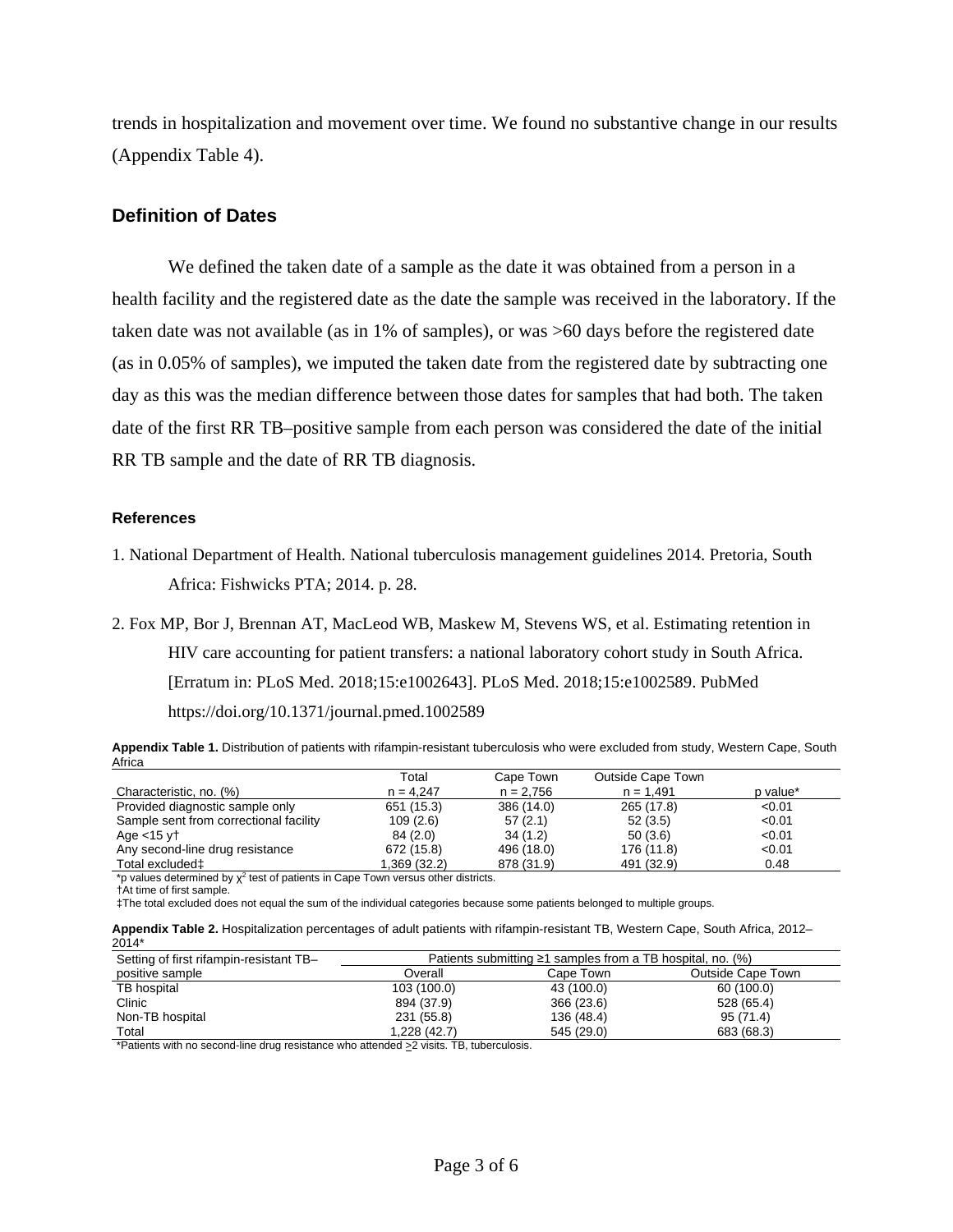| Appendix Table 3. Facilities visited by adult patients with rifampin-resistant tuberculosis, Western Cape, South Africa, 2012-2014* |                |                  |                  |         |           |  |
|-------------------------------------------------------------------------------------------------------------------------------------|----------------|------------------|------------------|---------|-----------|--|
| District, subdistrict                                                                                                               | TB hospitals   | Non-TB hospitals | Clinics          | Samples | Patients† |  |
| City of Cape Town                                                                                                                   |                |                  |                  |         |           |  |
| Cape Town Eastern                                                                                                                   | 0              | 2                | 15               | 2,397   | 324       |  |
| Cape Town Northern                                                                                                                  | 0              | 0                | 11               | 1,207   | 145       |  |
| Cape Town Southern                                                                                                                  | $\mathbf{1}$   | 2                | 20               | 2,031   | 402       |  |
| Cape Town Western                                                                                                                   | $\mathbf{1}$   | 4                | 16               | 2,320   | 456       |  |
| Khayelitsha                                                                                                                         | 0              | 1                | 8                | 2,585   | 361       |  |
| Klipfontein                                                                                                                         | 0              | 1                | 12               | 1,963   | 299       |  |
| Mitchells Plain                                                                                                                     | 0              | 2                | 12               | 2,023   | 327       |  |
| Tygerberg                                                                                                                           | 0              | 3                | 16               | 2,231   | 319       |  |
| Subtotal                                                                                                                            | 2              | 15               | 110              | 16,757  | 2,633     |  |
| Cape Winelands                                                                                                                      |                |                  |                  |         |           |  |
| <b>Breede Valley</b>                                                                                                                | 1              | 1                | 12               | 1,882   | 264       |  |
| Drakenstein                                                                                                                         | $\mathbf{1}$   | 1                | 17               | 1,056   | 179       |  |
| Langeberg                                                                                                                           | 0              | $\overline{2}$   | $\overline{7}$   | 214     | 36        |  |
| Stellenbosch                                                                                                                        | 0              | 1                | 10               | 492     | 65        |  |
| Witzenberg                                                                                                                          | 0              | 1                | 9                | 440     | 72        |  |
| Subtotal                                                                                                                            | $\overline{c}$ | 6                | 55               | 4,084   | 616       |  |
| Central Karoo                                                                                                                       |                |                  |                  |         |           |  |
| <b>Beaufort West</b>                                                                                                                | 0              | 1                | $\overline{7}$   | 300     | 41        |  |
| Laingsburg                                                                                                                          | 0              | 1                | 1                | 14      | 4         |  |
| <b>Prince Albert</b>                                                                                                                | 0              | 0                | 1                | 37      | 5         |  |
| Subtotal                                                                                                                            | 0              | $\overline{2}$   | 9                | 351     | 50        |  |
| Eden                                                                                                                                |                |                  |                  |         |           |  |
| <b>Bitou</b>                                                                                                                        | 0              | 0                | 5                | 219     | 36        |  |
| George                                                                                                                              | $\mathbf{1}$   | $\overline{2}$   | 11               | 1,563   | 258       |  |
| Hessequa                                                                                                                            | 0              | 1                | 4                | 78      | 15        |  |
| Kannaland                                                                                                                           | 0              | 1                | 3                | 52      | 12        |  |
| Knysna                                                                                                                              | 0              | 1                | 5                | 203     | 31        |  |
| Mossel Bay                                                                                                                          | 0              | 1                | $\overline{7}$   | 282     | 53        |  |
| Oudtshoorn                                                                                                                          | 0              | 1                | 6                | 234     | 41        |  |
| Subtotal                                                                                                                            | $\mathbf{1}$   | $\overline{7}$   | 41               | 2,631   | 446       |  |
| Overberg                                                                                                                            |                |                  |                  |         |           |  |
| Cape Agulhas                                                                                                                        | 0              | 1                | $\boldsymbol{2}$ | 70      | 13        |  |
| Overstrand                                                                                                                          | 0              | 1                | 6                | 216     | 32        |  |
| Swellendam                                                                                                                          | 0              | 1                | 5                | 75      | 14        |  |
| Theewaterskloof                                                                                                                     | 0              | 1                | $\overline{7}$   | 370     | 63        |  |
| Subtotal                                                                                                                            | 0              | 4                | 20               | 731     | 122       |  |
| <b>West Coast</b>                                                                                                                   |                |                  |                  |         |           |  |
| Bergrivier                                                                                                                          | 0              | 2                | 3                | 85      | 14        |  |
| Cederberg                                                                                                                           | 0              | 2                | 5                | 192     | 35        |  |
|                                                                                                                                     |                | 1                | 9                | 568     | 83        |  |
| Matzikama                                                                                                                           | 0<br>0         | 1                | 9                | 352     | 50        |  |
| Saldanha Bay                                                                                                                        |                |                  | $\overline{7}$   | 443     |           |  |
| Swartland                                                                                                                           | 1              | 1                |                  |         | 140       |  |
| Subtotal                                                                                                                            | 1              | $\overline{7}$   | 33               | 1,640   | 322       |  |
| Total                                                                                                                               | 6              | 41               | 268              | 26,194  | 4,189     |  |

\*Patients with no second-line drug resistance who attended >2 visits.

†Total no. of patients from each subdistrict who provided samples; some patients are counted twice.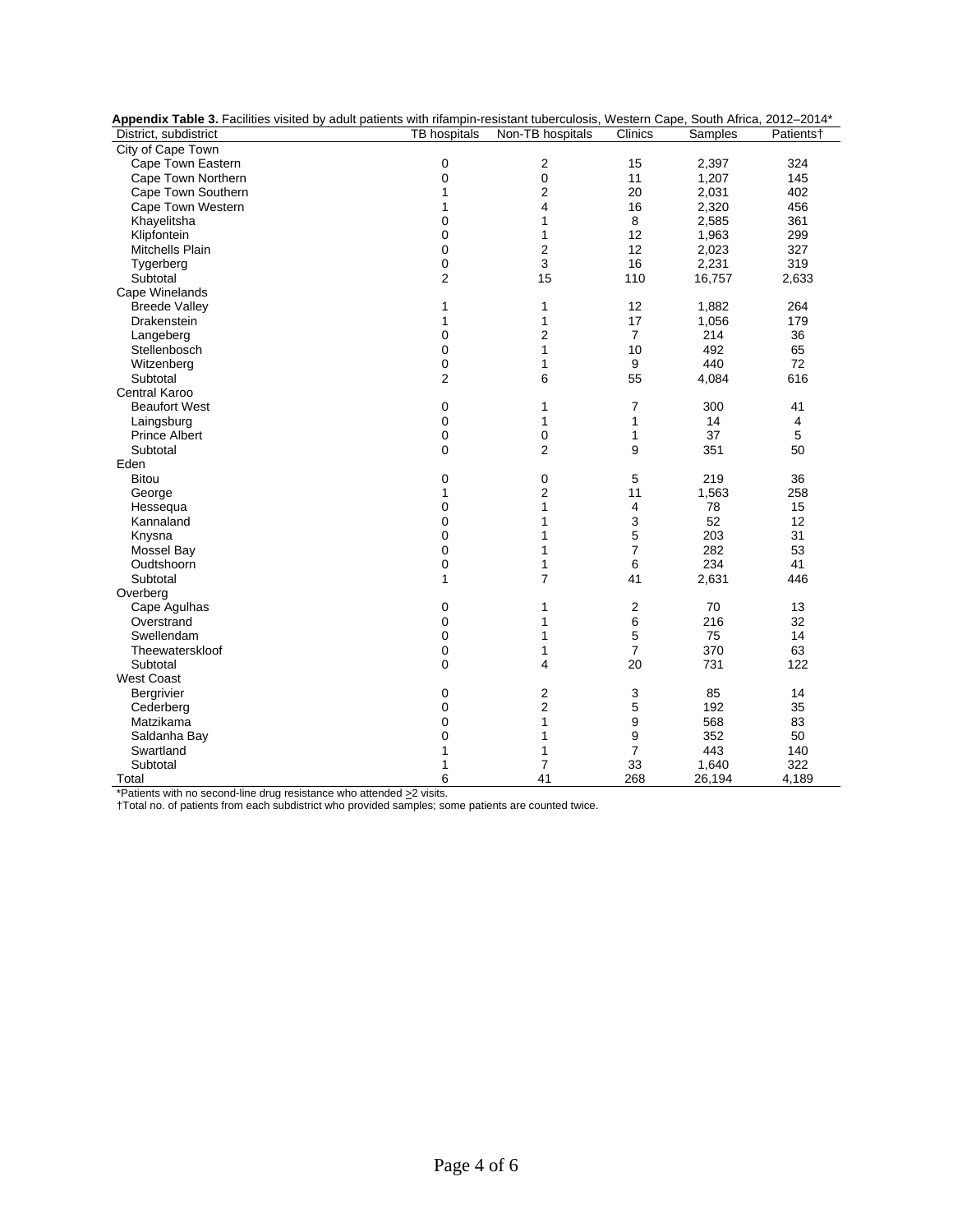|       | Appendix Table 4. Different patient matching algorithm thresholds for patients with RR TB, Western Cape, South Africa, 2012– |  |  |  |
|-------|------------------------------------------------------------------------------------------------------------------------------|--|--|--|
| 2014* |                                                                                                                              |  |  |  |

|                                              | Chosen       |                                   | Tested ranges†                   |                                  |
|----------------------------------------------|--------------|-----------------------------------|----------------------------------|----------------------------------|
|                                              | threshold    | Full range                        | Narrow range                     | Narrower range                   |
| Characteristic                               | (0.8)        | $(0 - 0.99)$                      | $(0.5 - 0.95)$                   | $(0.7 - 0.9)$                    |
| Case counts                                  |              |                                   |                                  |                                  |
| All patients                                 | 430,969      | 423,013-438,459                   | 428,786-433,766                  | 430,268-432,627                  |
| Patients with TB                             | 93,619       | 92,291-95,436                     | 93,208-94,258                    | 93,483-93,973                    |
| Patients with RR TB                          | 6,986        | 6,825-7,348                       | 6,909-7,094                      | 6,964-7,041                      |
| Study cohort                                 | 2,878        | 2,844-2,943                       | 2,858-2,899                      | 2,874-2,894                      |
| Location and setting of first RR TB-positive |              |                                   |                                  |                                  |
| sample                                       |              |                                   |                                  |                                  |
| Location                                     |              |                                   |                                  |                                  |
| Cape Town                                    | 1,878        | 1,858-1,913                       | 1,865-1,893                      | 1,874-1,886                      |
| Other districts                              | 1,000        | 986-1,030                         | 993-1,006                        | 1,000-1,008                      |
| Setting, %                                   |              |                                   |                                  |                                  |
| Clinic                                       | 82.0         | $82.1 - 80.8$                     | $82.1 - 81.7$                    | $82.0 - 81.8$                    |
| Non-TB hospitals                             | 14.4         | $14.6 - 14.4$                     | $14.5 - 14.6$                    | $14.4 - 14.5$                    |
| TB hospitals                                 | 3.6          | $3.3 - 4.8$                       | $3.5 - 3.7$                      | $3.6 - 3.7$                      |
| Hospitalization and movement proportions‡    |              |                                   |                                  |                                  |
| Sample from a TB hospital, %                 |              |                                   |                                  |                                  |
| Overall                                      | 42.7         | 43.0-39.6                         | 42.9-41.7                        | $42.8 - 42.2$                    |
| Cape Town                                    | 29.0         | $29.1 - 27.2$                     | $29.1 - 28.4$                    | $29.1 - 28.6$                    |
| Other districts                              | 68.3         | 69.1-62.4                         | 68.9-66.8                        | 68.4-67.6                        |
| Any movement, %                              |              |                                   |                                  |                                  |
| Overall                                      | 61.3         | 62.7-56.7                         | $62.0 - 60.3$                    | $61.5 - 60.7$                    |
| Cape Town                                    | 53.9         | 54.9-50.7                         | $54.3 - 53.1$                    | $54.1 - 53.5$                    |
| Other districts                              | 75.3         | 77.3-67.9                         | 76.5-73.9                        | 75.5-74.3                        |
| Median total distance between locations, km  |              |                                   |                                  |                                  |
| Overall                                      | 4.4          | $5.3 - 2.6$                       | $4.8 - 3.9$                      | $4.5 - 4.1$                      |
| Cape Town                                    | 1.5          | $1.8 - 0.9$                       | $1.6 - 1.4$                      | $1.6 - 1.5$                      |
| Other districts                              | 46.1         | $52.2 - 13.6$                     | $48.1 - 41.6$                    | 46.8-43.9                        |
| Hospitalization and movement trends          |              |                                   |                                  |                                  |
| Sample from a TB hospital, slope (p)         |              |                                   |                                  |                                  |
| Cape Town                                    | $-1.0(0.02)$ | $-1.1$ (0.01) to<br>$-1.0(0.04)$  | $-1.0$ (0.02) to<br>$-1.0(0.03)$ | $-1.0$ (0.02) to<br>$-1.0(0.01)$ |
| Other districts                              | 1.1(0.23)    | $1.1(0.25)-0.5(0.48)$             | $1.2(0.19)-0.9$                  | $1.1(0.23)-1.1(0.22)$            |
|                                              |              |                                   | (0.27)                           |                                  |
| Any movement, slope (p)                      |              |                                   |                                  |                                  |
| Cape Town                                    | $-0.9(0.04)$ | −0.8 (0.05) to                    | $-0.9(0.04)$ to                  | $-0.9(0.03)$ to                  |
|                                              |              | $-0.8(0.14)$                      | $-0.9(0.05)$                     | $-0.9(0.04)$                     |
| Other districts                              | 0.5(0.50)    | $0.4$ (0.57) to<br>$-0.2(0.78)$   | $0.7(0.33)-0.4$<br>(0.58)        | $0.5(0.48)-0.5(0.56)$            |
| Total km between locations, slope (p)        |              |                                   |                                  |                                  |
| Cape Town                                    | $-0.3(0.04)$ | $-0.2$ (<0.01) to<br>$-0.2(0.02)$ | $-0.2$ (0.01) to<br>$-0.3(0.03)$ | $-0.2$ (0.01) to<br>$-0.2(0.05)$ |
| Other districts                              | 4.7(0.10)    | $4.1(0.15)-2.7(0.18)$             | $4.6(0.11)-4.3$                  | $4.5(0.13)-4.8(0.09)$            |
|                                              |              |                                   | (0.18)                           |                                  |

\*Patients with no second-line drug resistance. RR TB, rifampin-resistant tuberculosis.

†The ranges throughout the table correspond to the lower matching threshold and the higher matching threshold; the lower threshold does not necessarily correspond to the lower value.

‡Movement between care facilities.